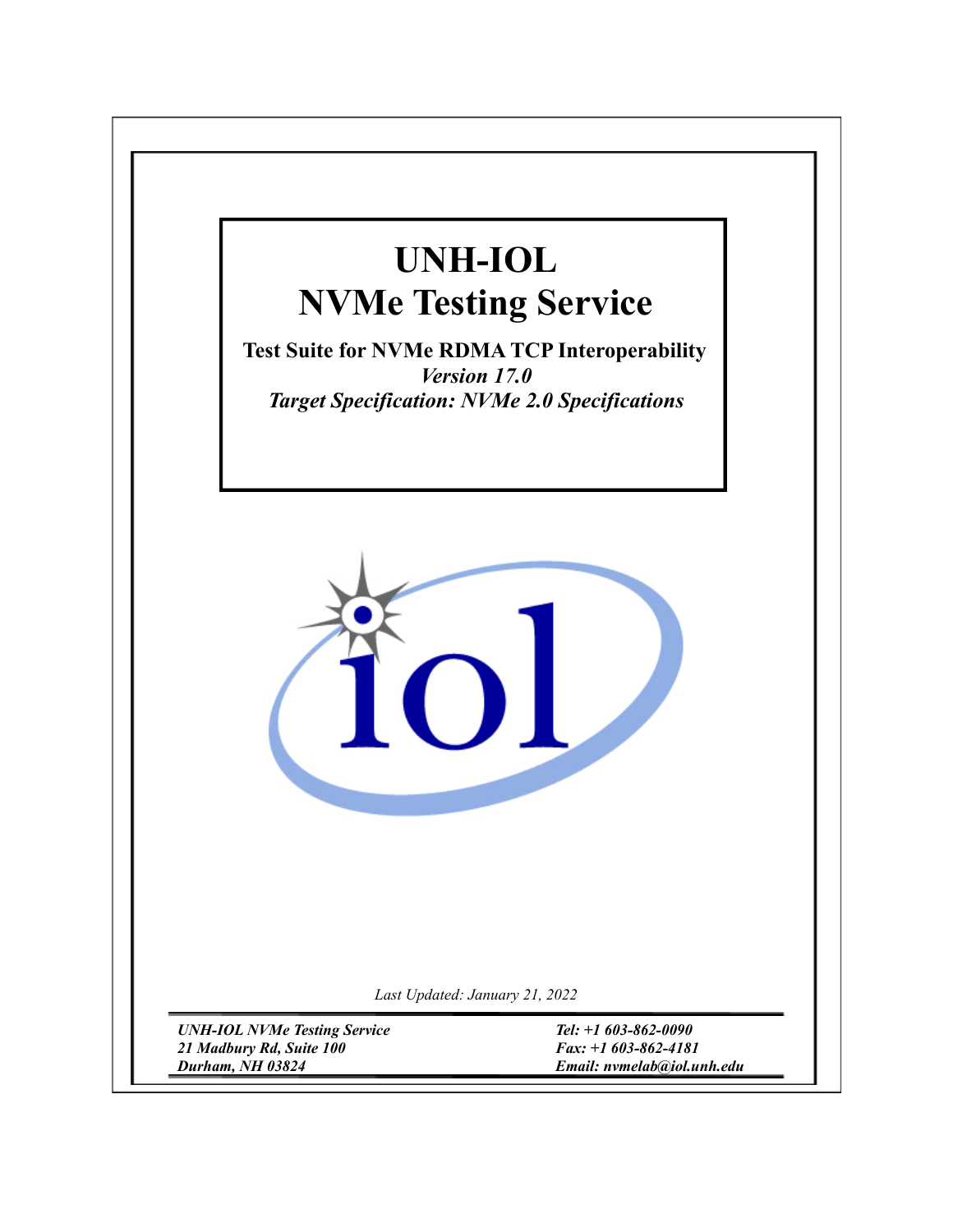# **TABLE OF CONTENTS**

| <b>MODIFICATION RECORD</b>                                                           |    |
|--------------------------------------------------------------------------------------|----|
| <b>ACKNOWLEDGMENTS</b>                                                               | 4  |
| <b>INTRODUCTION</b>                                                                  | 5  |
| <b>REFERENCES</b>                                                                    | 7  |
| GROUP 1: FABRIC INTEROP TESTS (MULTI SWITCH)                                         | 8  |
| Test $1.1$ – NVMe-oF Initiator to Target verification in a Fabric (M)                | 9  |
| Test $1.2$ – NVMe-oF Initiator to Target traffic testing (M)                         | 10 |
| Test $1.3$ – NVMe-oF Initiator to Target traffic Link Pull in Fabric (M)             | 11 |
| Test $1.4$ – NVMe-oF Initiator to Target traffic from power up state in a Fabric (M) | 13 |
| Test 1.5 – Keep Alive Timeout (FYI)                                                  | 15 |
| Appendix A – Test Topologies                                                         | 16 |
| Appendix B – UNH-IOL Interop Test Bed                                                | 17 |
| Appendix C – NVMe Fabrics Integrators List Requirements                              | 18 |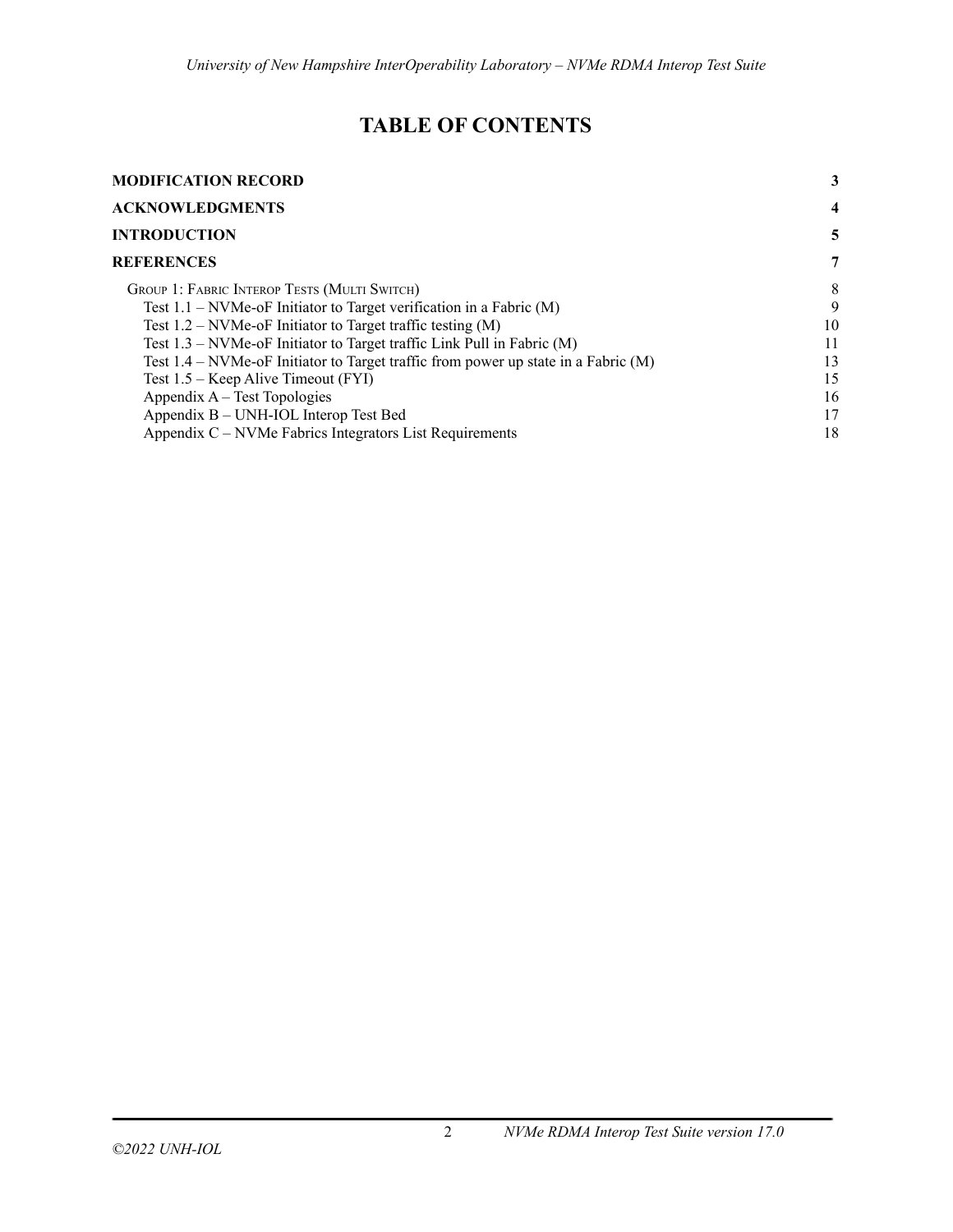# **MODIFICATION RECORD**

- <span id="page-2-0"></span>2017 June 14 (Version 7.9) Tim Sheehan : Initial draft
- 2017 August 29 (Version 8.0) Tim Sheehan : Initial Release
- 2017 September 12 (Version 8.0a) David Woolf : Added FC and Ethernet Switches as eligible products in Appendix C.
- 2018 August 30 (Version 10.0) David Woolf : 10.0 Release.

### 2018 November 20 (Version 11.0)

David Woolf :

- 1. Added Test 1.5 as FYI for checking the Keep Alive Timeout.
- 2. Added NVMe/TCP as an example transport in Appendix C.

#### 2019 April 8 (Version 12.0)

David Woolf :

1. Tests 1.1-1.4 designated as mandatory.

### 2019 December 10 (Version 13.0)

David Woolf :

1. Program revision update.

### 2020 July 21 (Version 14.0)

David Woolf :

- 1. Added NVMe/iWARP as an example transport in Appendix C.
- 2. Updated specification references.

### 2021 May 3 (Version 15.0)

David Woolf :

1. Program revision update.

### 2021 September 23 (Version 16.0)

David Woolf :

1. Program revision update.

## 2022 January 21 (Version 17.0)

## Tim Sheehan :

- 1. Terminology adjusted for new 2.0 Refactoring
- 2. No new test cases added, Program revision update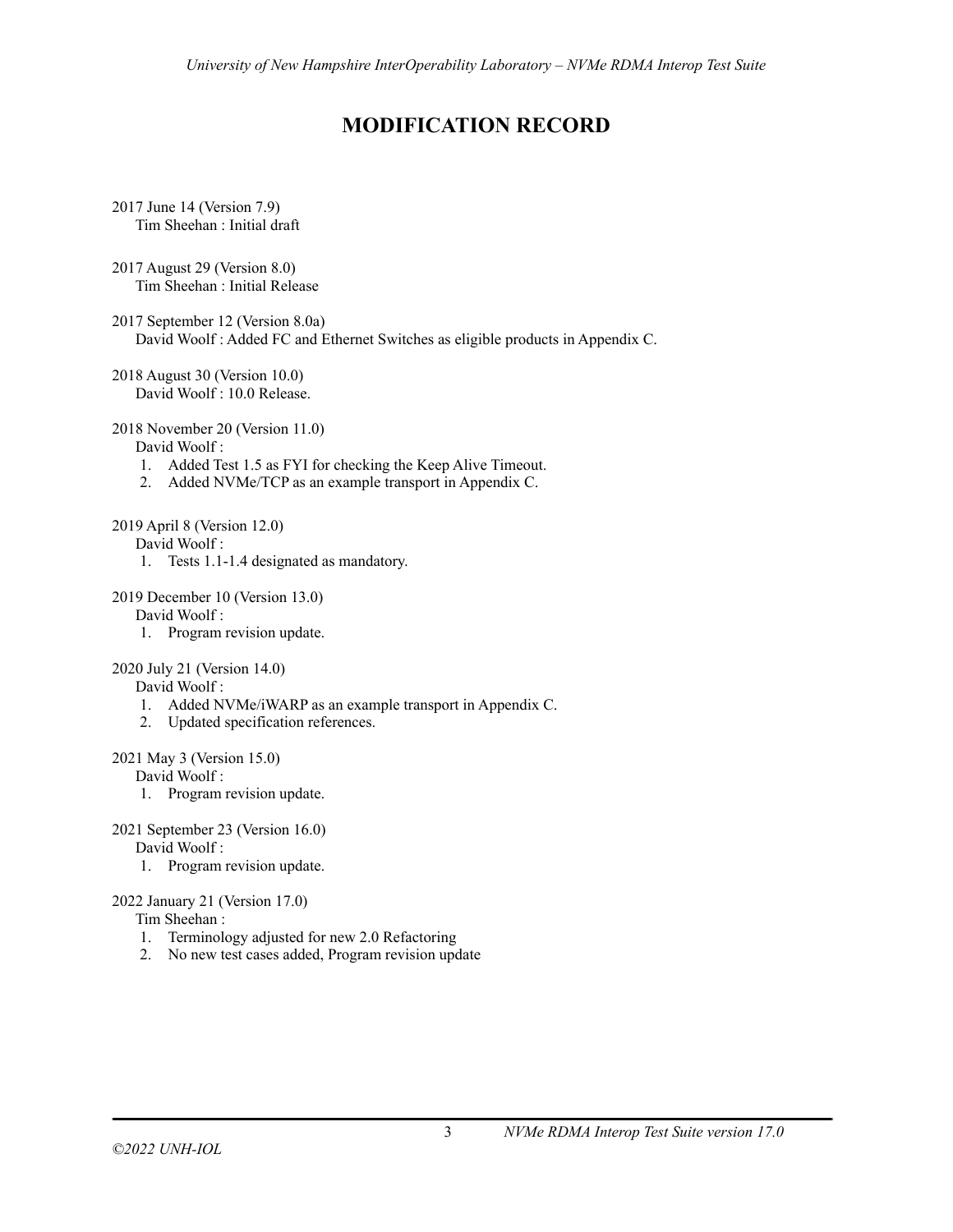# **ACKNOWLEDGMENTS**

<span id="page-3-0"></span>The UNH-IOL would like to acknowledge the efforts of the following individuals in the development of this test plan:

David Woolf UNH InterOperability Laboratory<br>
UNH InterOperability Laboratory<br>
UNH InterOperability Laboratory UNH InterOperability Laboratory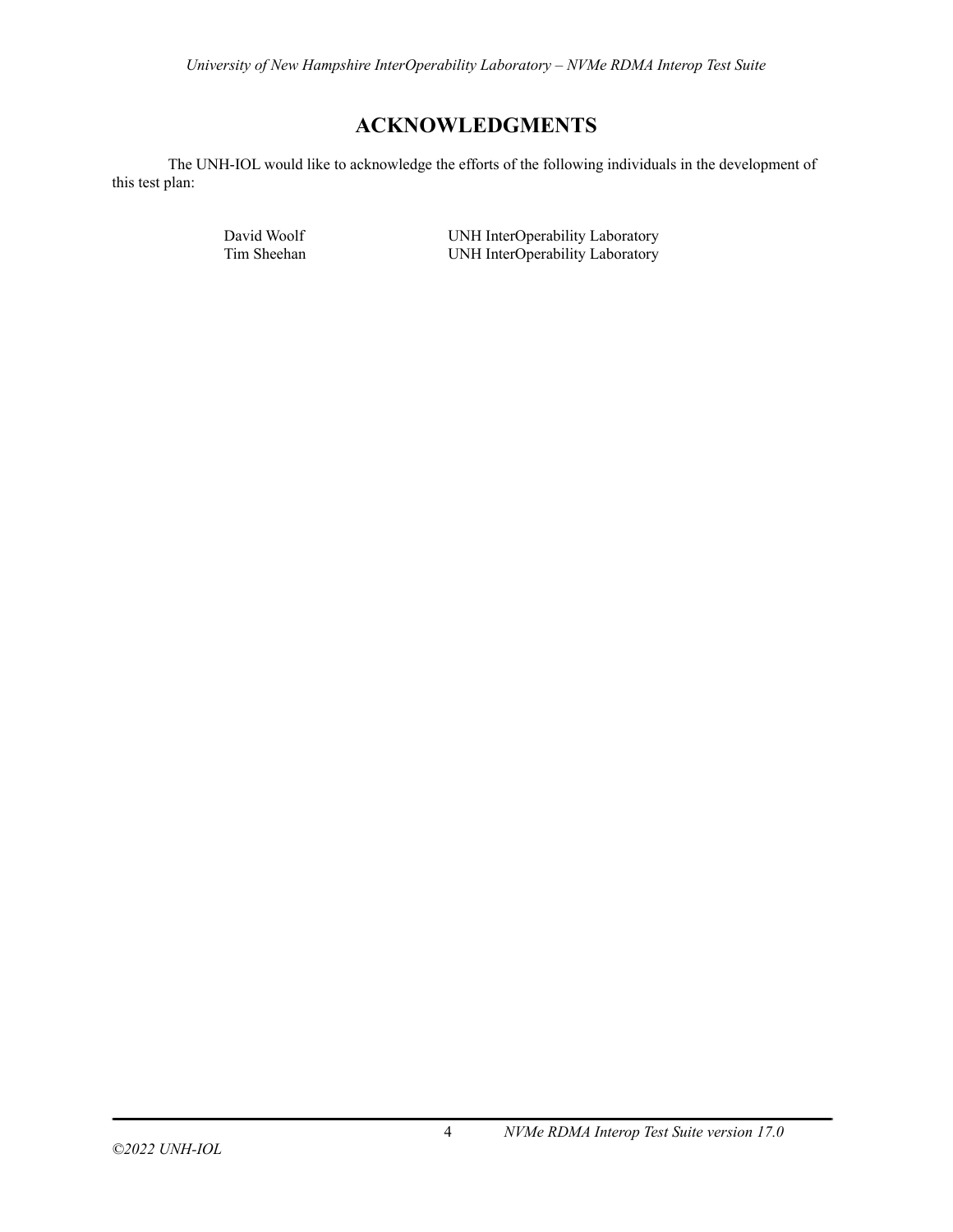# **INTRODUCTION**

<span id="page-4-0"></span>The University of New Hampshire's InterOperability Laboratory (IOL) is an institution designed to improve the interoperability of standards-based products by providing a neutral environment where a product can be tested against other implementations of a common standard, both in terms of interoperability and conformance. This particular suite of tests has been developed to help implementers evaluate the NVMe-oF functionality of their products. This suite of tests is valid for performing NVMe Interoperability on RDMA and TCP devices of all appropriate NVM Command Sets. This test suite is aimed at validating products in support of the work being directed by the NVMe Organization.

These tests are designed to determine if a product interoperates with other products designed to NVM Express Base Specification version 2.0a, NVM Express RDMA Transport Specification 1.0a, NVM Express TCP Transport Specification 1.0a, and NVM Express NVM Command Set Specification 1.0a. Successful completion of these tests provide a reasonable level of confidence that the Device Under Test (DUT) will function properly in many NVMe-oF environments.

The tests contained in this document are organized in order to simplify the identification of information related to a test, and to facilitate in the actual testing process. Tests are separated into groups, primarily in order to reduce setup time in the lab environment, however the different groups typically also tend to focus on specific aspects of device functionality. A two-number, dot-notated naming system is used to catalog the tests. This format allows for the addition of future tests in the appropriate groups without requiring the renumbering of the subsequent tests.

The test definitions themselves are intended to provide a high-level description of the motivation, resources, procedures, and methodologies specific to each test. Formally, each test description contains the following sections:

#### **Purpose**

The purpose is a brief statement outlining what the test attempts to achieve. The test is written at the functional level.

### **References**

This section specifies all reference material *external* to the test suite, including the specific references for the test in question, and any other references that might be helpful in understanding the test methodology and/or test results. External sources are always referenced by a bracketed number (e.g., [1]) when mentioned in the test description. Any other references in the test description that are not indicated in this manner refer to elements within the test suite document itself (e.g., "Appendix 5.A", or "Table 5.1.1-1")

### **Resource Requirements**

The requirements section specifies the test hardware and/or software needed to perform the test. This is generally expressed in terms of minimum requirements, however in some cases specific equipment manufacturer/model information may be provided.

### **Last Modification**

This specifies the date of the last modification to this test.

### **Discussion**

The discussion covers the assumptions made in the design or implementation of the test, as well as known limitations. Other items specific to the test are covered here as well.

#### **Test Setup**

The setup section describes the initial configuration of the test environment. Small changes in the configuration should not be included here, and are generally covered in the test procedure section (next).

#### **Procedure**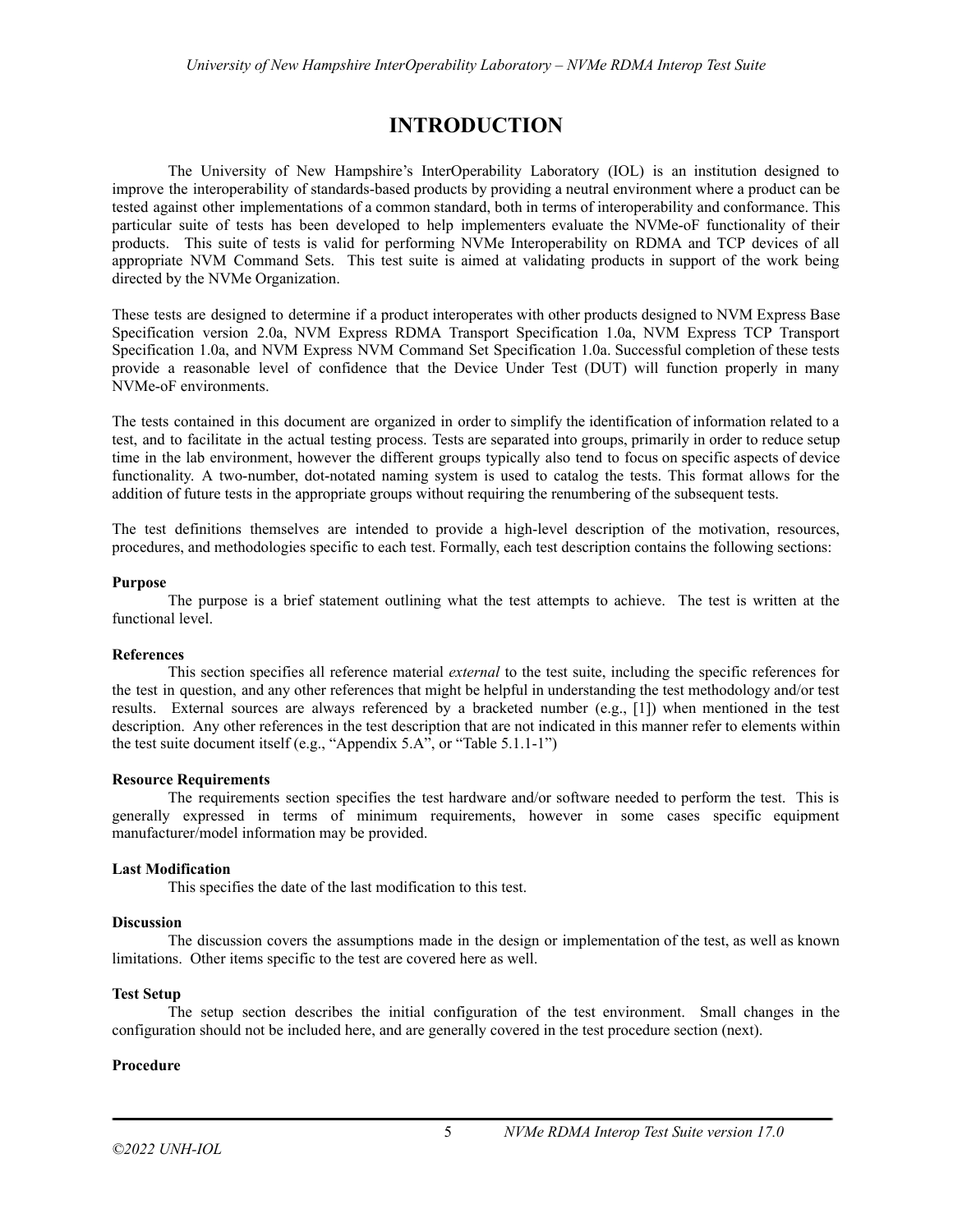The procedure section of the test description contains the systematic instructions for carrying out the test. It provides a cookbook approach to testing, and may be interspersed with observable results. These procedures should be the ideal test methodology, independent of specific tool limitations or restrictions.

#### **Observable Results**

This section lists the specific observable items that can be examined by the tester in order to verify that the DUT is operating properly. When multiple values for an observable are possible, this section provides a short discussion on how to interpret them. The determination of a pass or fail outcome for a particular test is generally based on the successful (or unsuccessful) detection of a specific observable.

#### **Possible Problems**

This section contains a description of known issues with the test procedure, which may affect test results in certain situations. It may also refer the reader to test suite appendices and/or other external sources that may provide more detail regarding these issues.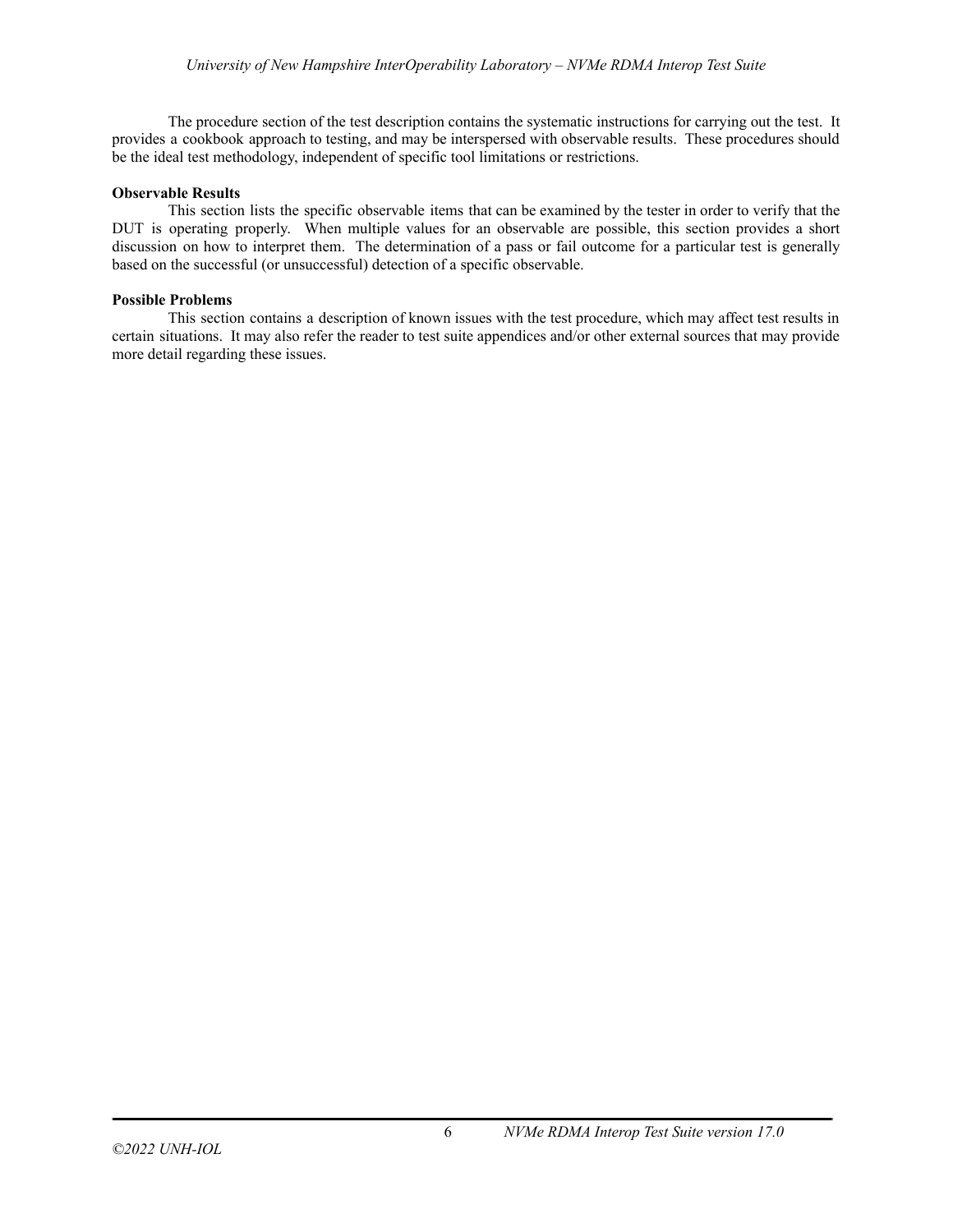# **REFERENCES**

<span id="page-6-0"></span>The following documents are referenced in this text:

Old Ref : NVM Express Revision 1.4 (June 10, 2019) Old Ref : NVM Express over Fabrics Revision 1.1 (October 22, 2019)

- 1. NVM Express Base Specification 2.0a (May 13, 2021)
- 2. NVM Express RDMA Transport Specification 1.0a (May 18, 2021)
- 3. NVM Express TCP Transport Specification 1.0a (May 18, 2021)
- 4. NVM Express NVM Command Set Specification 1.0a (July 23, 2021)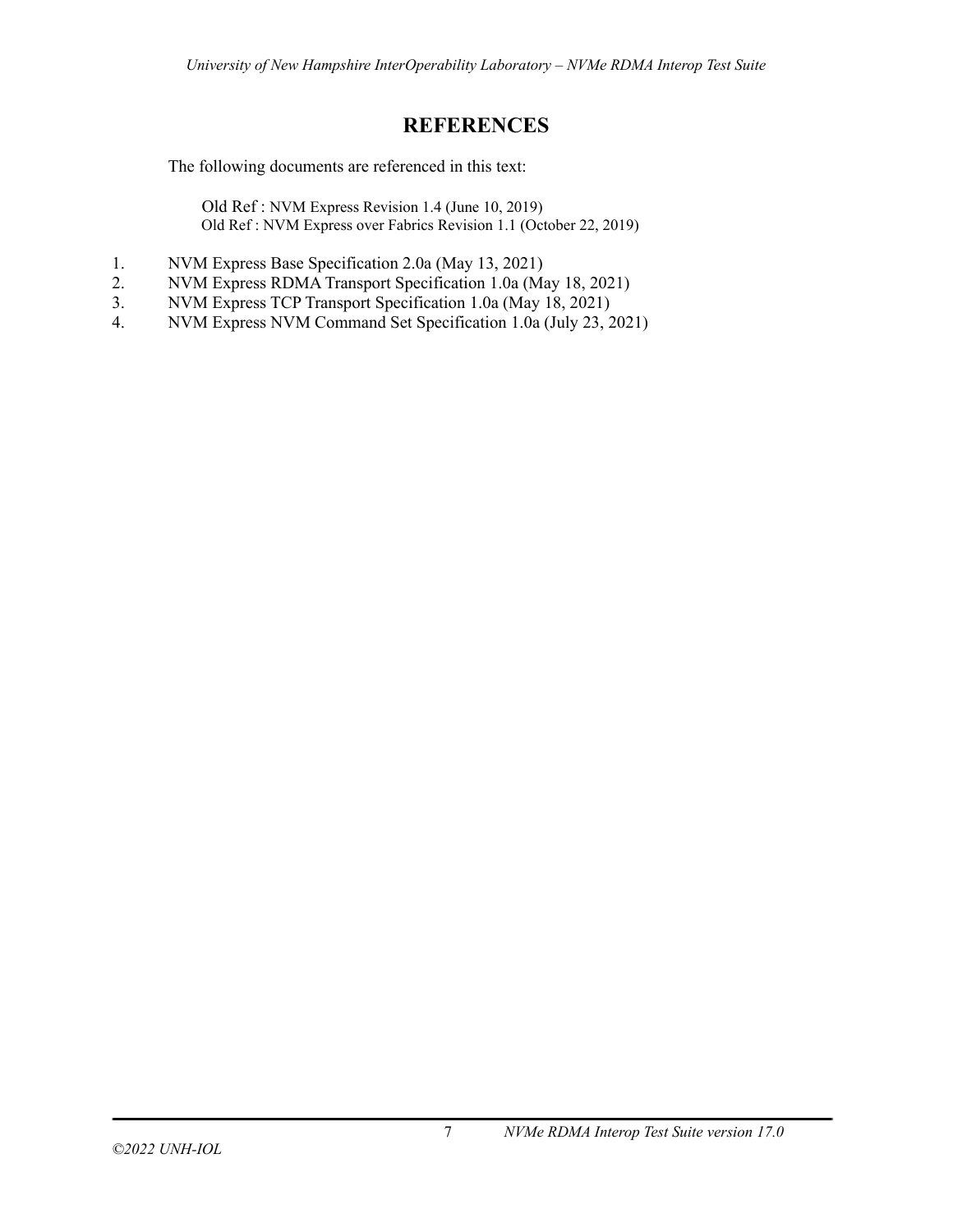## **Group 1: Fabric Interop Tests (Multi Switch)**

<span id="page-7-0"></span>**Overview:** This section describes methods for performing interoperability verification for NVMe products using a multi-switch Fabric topology between initiators and targets.

**Notes:** The preliminary draft descriptions for the tests defined in this group are considered complete, and the tests are pending implementation (during which time additional revisions/modifications are likely to occur).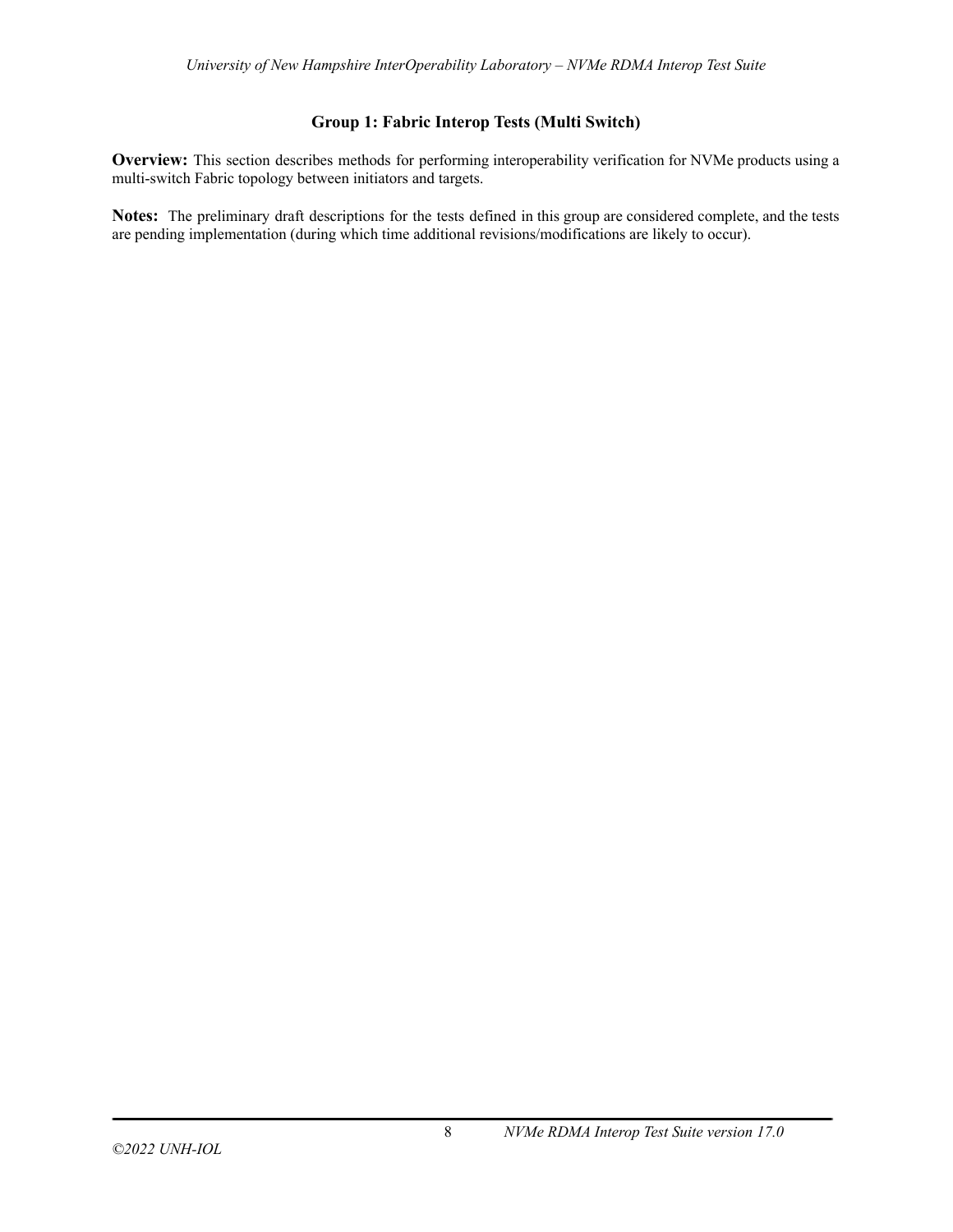## <span id="page-8-0"></span>**Test 1.1 – NVMe-oF Initiator to Target verification in a Fabric (M)**

**Purpose:** To verify that an NVMe Initiator can properly discover a NVMe Storage Device in a RDMA or TCP Fabric.

## **References:**

Old Ref : NVMe-oF Specification NVMe Specifications

## **Resource Requirements:**

- NVMe-oF Host Platform and Device.
- 2 or more transport switches

### **Last Modification:** August 15, 2017

**Discussion:** An NVMe-oF Initiator should be able to discover a NVMe-oF Target in a multi switch fabric topology and display this information in the Initiator operating system.

**Test Setup:** See Appendix A.

## **Test Procedure:**

- 1. Build multi switch fabric.
- 2. Connect NVMe-oF Initiator and Target via a multi switch fabric.
- 3. Allow NVMe-oF Initiator to discover all fabric attached targets.

### **Observable Results:**

1. Verify that the NVMe-oF Target is visible in the Host Operating System of the NVMe-oF Initiator.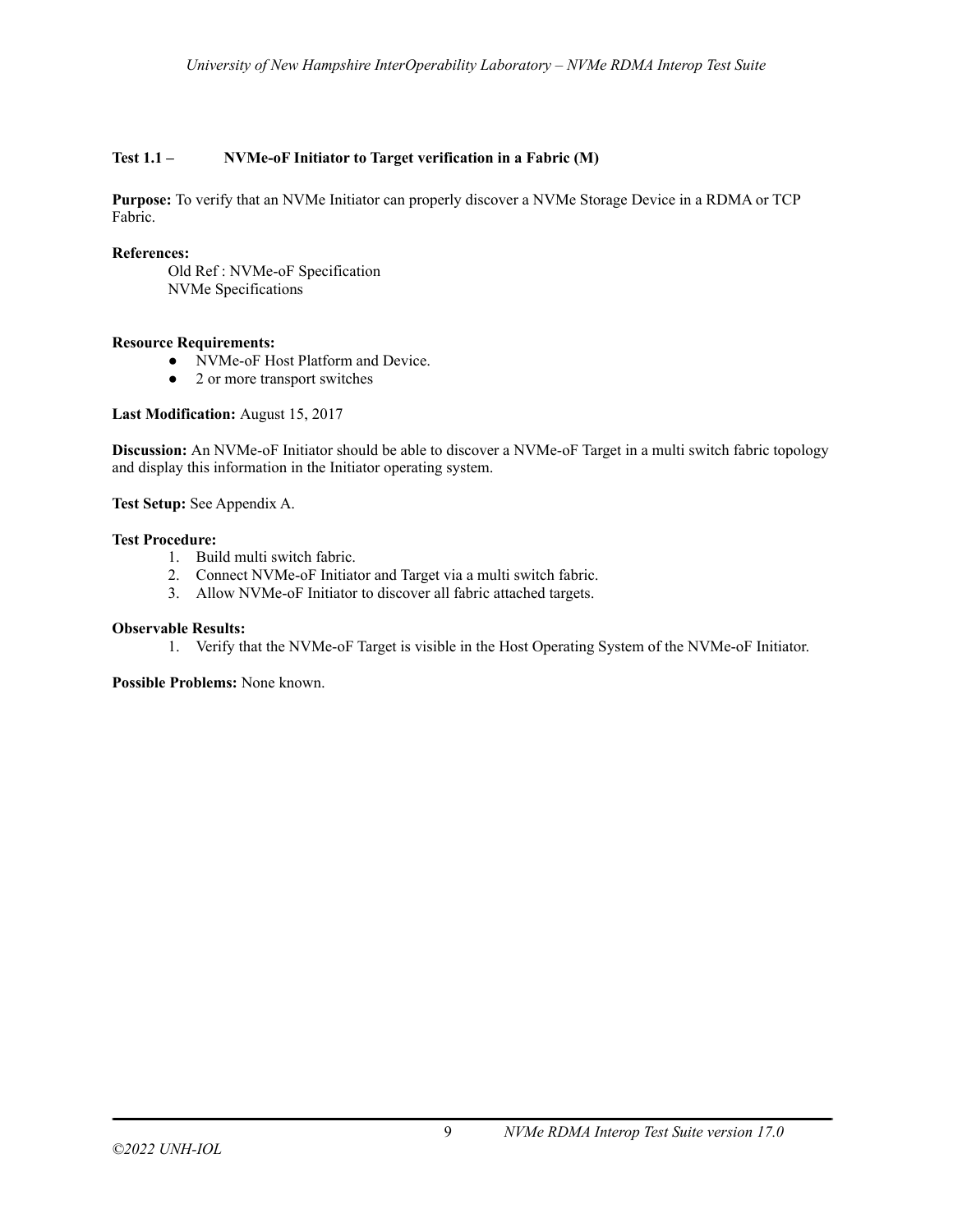## <span id="page-9-0"></span>**Test 1.2 – NVMe-oF Initiator to Target traffic testing (M)**

**Purpose:** To verify that an NVMe Initiator and Target in a Fabric (multi-switch) can transfer data without errors.

## **References:**

Old Ref : NVMe-oF Specification NVMe Specifications

## **Resource Requirements:**

- NVMe-oF Host Platform and Device.
- 2 or more transport switches

## **Last Modification:** August 15, 2017

**Discussion:** A NVMe-oF Initiator and Target that are connected successfully at the Fabric and NVMe levels in a multi-switch fabric should be able to perform basic data traffic read, writes, read/writes.

**Test Setup:** See Appendix A. All NVMe-oF Initiators connected to the fabric have discovered all available NVMe-oF Targets.

### **Test Procedure:**

1. Perform Write IO from the Initiator to the Target for 15 minutes. All blocks written should be Read back by the Initiator and Compared for data integrity.

## **Observable Results:**

1. Ensure that no data integrity errors were detected during the IO operations.

## **Possible Problems:** possible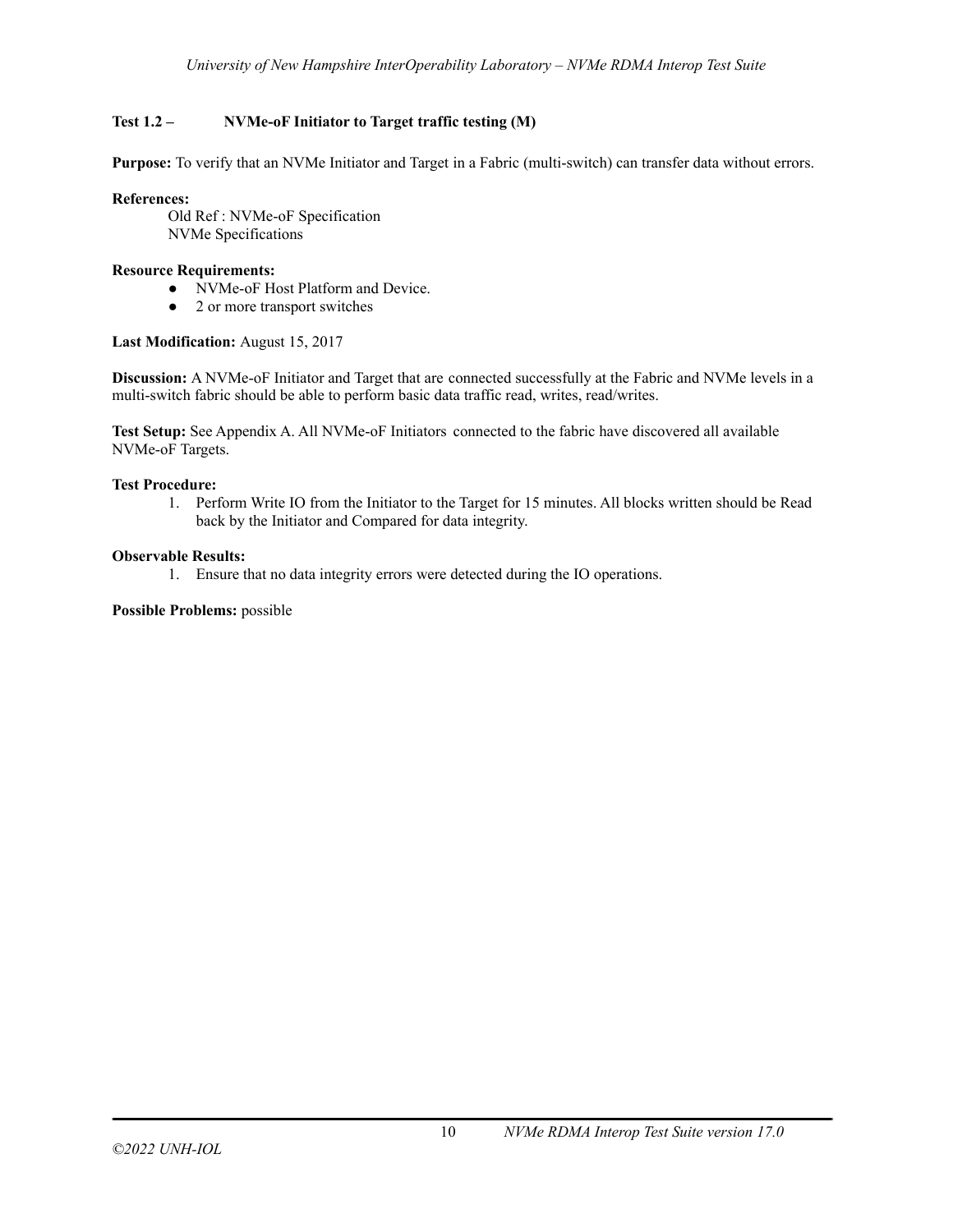## <span id="page-10-0"></span>**Test 1.3 – NVMe-oF Initiator to Target traffic Link Pull in Fabric (M)**

**Purpose:** To verify that an NVMe Initiator can properly discover an NVMe Storage Device after link pulls in a fabric topology.

### **References:**

Old Ref : NVMe-oF Specification NVMe Specifications

#### **Resource Requirements:**

- NVMe-oF Host Platform and Device.
- 2 or more transport switches

#### **Last Modification:** August 15, 2017

**Discussion:** A NVMe-oF Initiator and Target that are connected in a multi switch fabric topology can successfully discover NVMe targets and establish NVMe connectivity, should be able to perform basic data traffic read, writes, read/writes after the link between the Initiator and Target is removed and re-established.

**Test Setup:** See Appendix A. All NVMe-oF Initiators connected to the fabric have discovered all available NVMe-oF Targets.

#### **Test Procedure:**

- 1. Remove link from the NVMe-oF Initiator by disconnecting the cable or optical module at the NVMe-oF Initiator port.
- 2. Leave the link disconnected until the NVMe-oF Host Operating System indicates that the NVMe-oF target is no longer visible.
- 3. Reconnect the cable or optical module to the NVMe-oF Initiator
- 4. Allow NVMe-oF Initiator to discover all fabric attached targets.
- 5. When the NVMe-oF Target is again visible from the NVMe-oF Host Operating System, begin IO from the NVMe-oF Initiator to the NVMe-oF Target, let IO operations continue for no more than one minute.
- 6. Ensure no data integrity errors are detected.
- 7. Remove link from the NVMe-oF Target by disconnecting the cable or optical module at the NVMe-oF Target port.
- 8. Leave the link disconnected until the NVMe-oF Host Operating System indicates that the NVMe-oF target is no longer visible.
- 9. Reconnect the cable or optical module to the NVMe-oF Target.
- 10. Allow NVMe-oF Initiator to discover all fabric attached targets.
- 11. When the NVMe-oF Target is again visible from the NVMe-oF Host Operating System, begin IO from the NVMe-oF Initiator to the NVMe-oF Target, let IO operations continue for no more than one minute.
- 12. Ensure no data integrity errors are detected.
- 13. Remove link between the switches by disconnecting the cable or optical module at a switch port.
- 14. Leave the link disconnected until the NVMe-oF Host Operating System indicates that the NVMe-oF target is no longer visible.
- 15. Reconnect the cable or optical module to the switch.
- 16. Allow NVMe-oF Initiator to discover all fabric attached targets.
- 17. When the NVMe-oF Target is again visible from the NVMe-oF Host Operating System, begin IO from the NVMe-oF Initiator to the NVMe-oF Target, let IO operations continue for no more than one minute.
- 18. Ensure no data integrity errors are detected.

### **Observable Results:**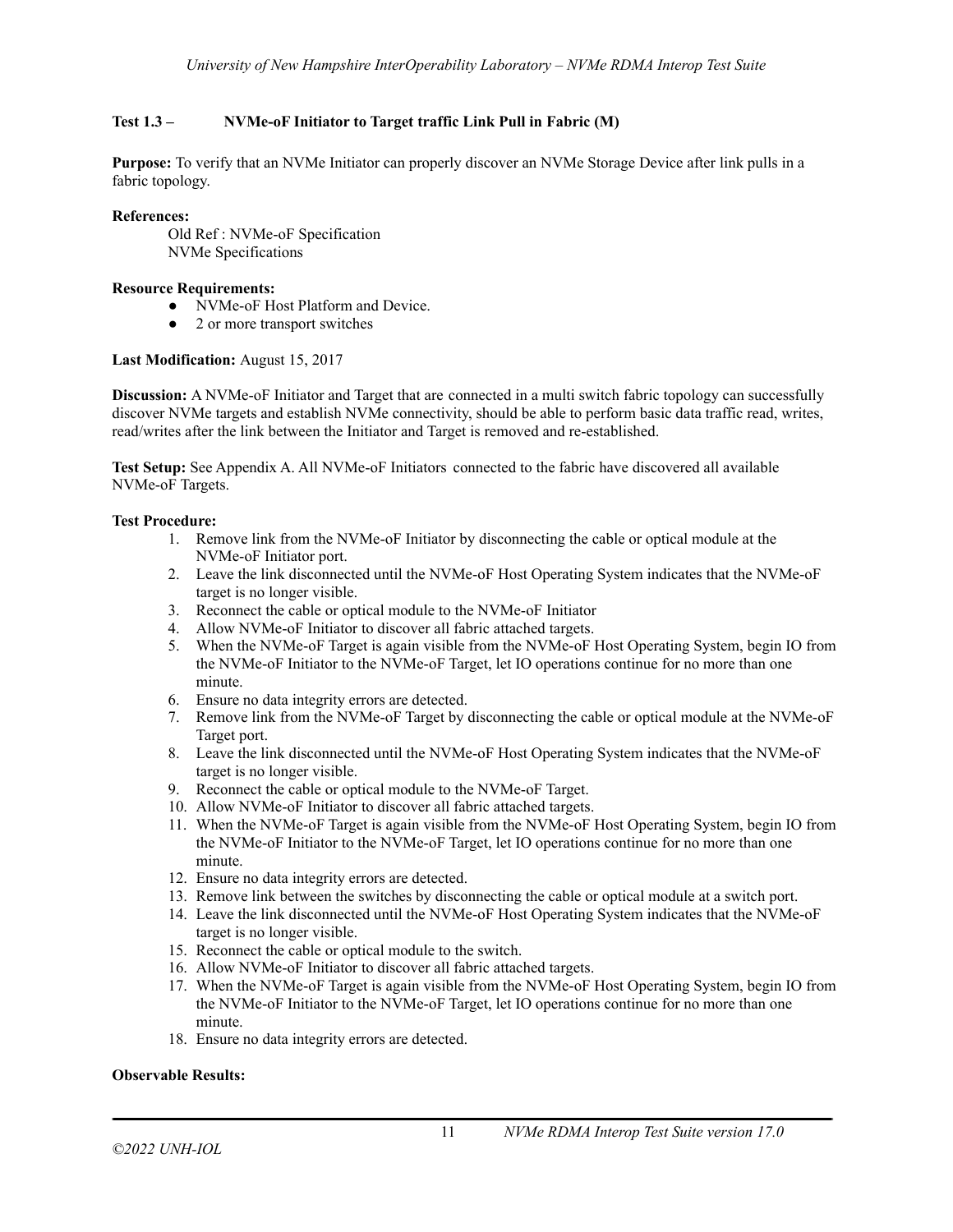- 1. Verify that in each link removal instance, the NVMe-oF Target was not visible from the NVMe-oF Host Operating system after the link was removed.
- 2. Verify that in each link reconnection instance, the NVMe-oF Target was visible from the NVMe-oF Host Operating system after the link was reconnected.
- 3. Verify that no data integrity errors were reported during IO operations.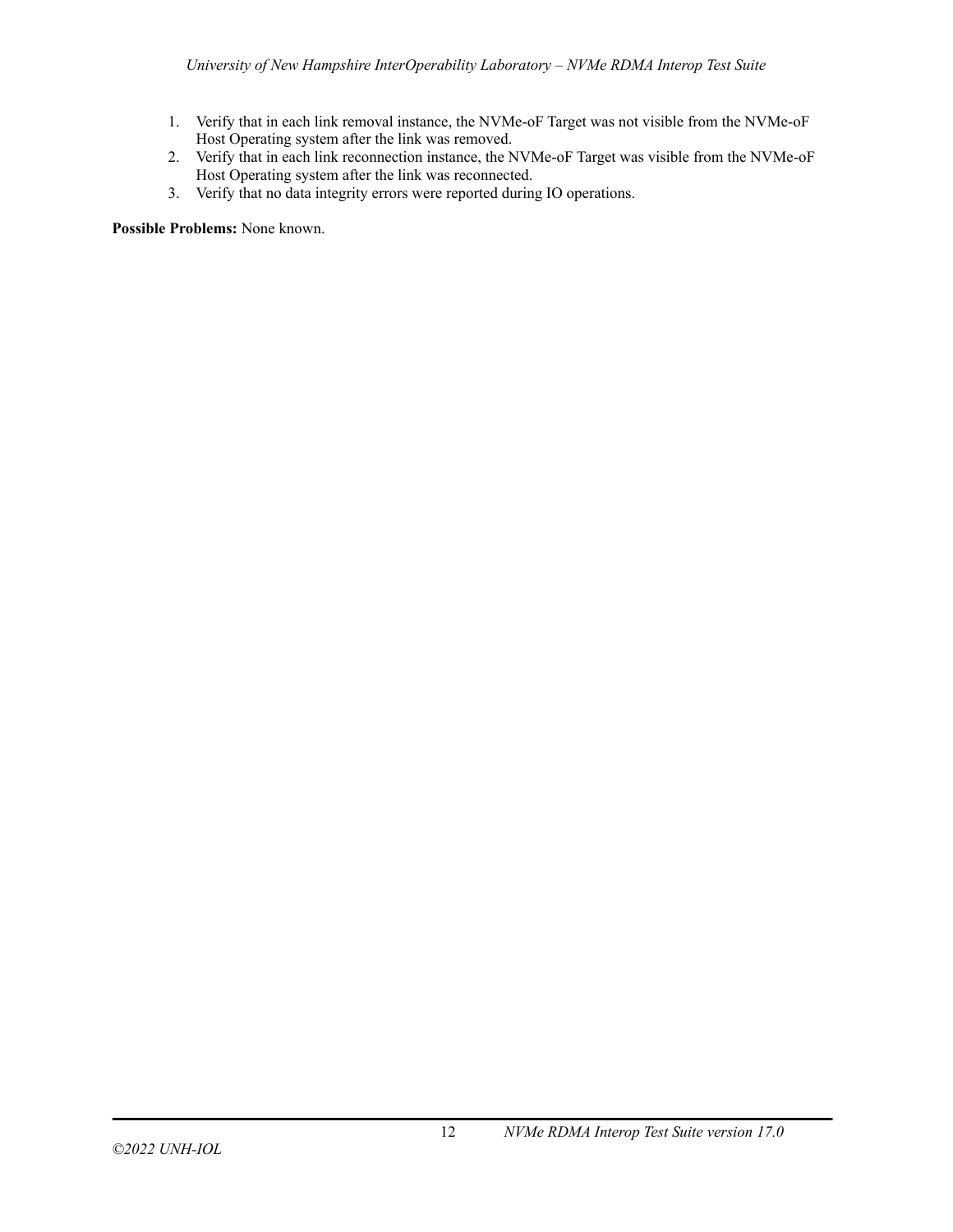## <span id="page-12-0"></span>**Test 1.4 – NVMe-oF Initiator to Target traffic from power up state in a Fabric (M)**

**Purpose:** To verify that an NVMe Initiator can properly identify an attached NVMe Storage Device from a power up state of all elements in the fabric.

#### **References:**

Old Ref : NVMe-oF Specification NVMe Specifications

### **Resource Requirements:**

- NVMe-oF Host Platform and Device.
- 2 or more transport switches

### **Last Modification:** August 15, 2017

**Discussion:** A NVMe-oF Initiator and Target that are connected successfully at the Fabric and NVMe levels in a multi-switch fabric topology should be able to perform basic data traffic read, writes, read/writes after the link between the Initiator and Target and switch are established after a successful power up of all three devices.

**Test Setup:** See Appendix A. All NVMe-oF Initiators connected to the fabric have discovered all available NVMe-oF Targets.

#### **Test Procedure:**

- 1. Power off the NVMe-oF Initiator.
- 2. Power on the NVMe-oF Initiator
- 3. Allow NVMe-oF Initiator to rediscover all fabric attached targets.
- 4. When the NVMe-oF Target is again visible from the NVMe-oF Host Operating System, begin IO from the NVMe-oF Initiator to the NVMe-oF Target, let IO operations continue for no more than one minute.
- 5. Ensure no data integrity errors are detected.
- 6. Power off the NVMe-oF Target.
- 7. Leave the NVMe-oF Target powered off until the NVMe-oF Host Operating System indicates that the NVMe-oF target is no longer visible.
- 8. Power on the NVMe-oF Target.
- 9. Allow NVMe-oF Initiator to discover all fabric attached targets.
- 10. When the NVMe-oF Target is again visible from the NVMe-oF Host Operating System, begin IO from the NVMe-oF Initiator to the NVMe-oF Target, let IO operations continue for no more than one minute.
- 11. Ensure no data integrity errors are detected.
- 12. Power off Switch 1.
- 13. Leave the switch powered off until the NVMe-oF Host Operating System indicates that the NVMe-oF target is no longer visible.
- 14. Power on Switch 1.
- 15. Allow NVMe-oF Initiator to discover all fabric attached targets.
- 16. When the NVMe-oF Target is again visible from the NVMe-oF Host Operating System, begin IO from the NVMe-oF Initiator to the NVMe-oF Target, let IO operations continue for no more than one minute.
- 17. Ensure no data integrity errors are detected.
- 18. Power off Switch 2.
- 19. Leave the switch powered off until the NVMe-oF Host Operating System indicates that the NVMe-oF target is no longer visible.
- 20. Power on Switch 2.
- 21. Allow NVMe-oF Initiator to discover all fabric attached targets.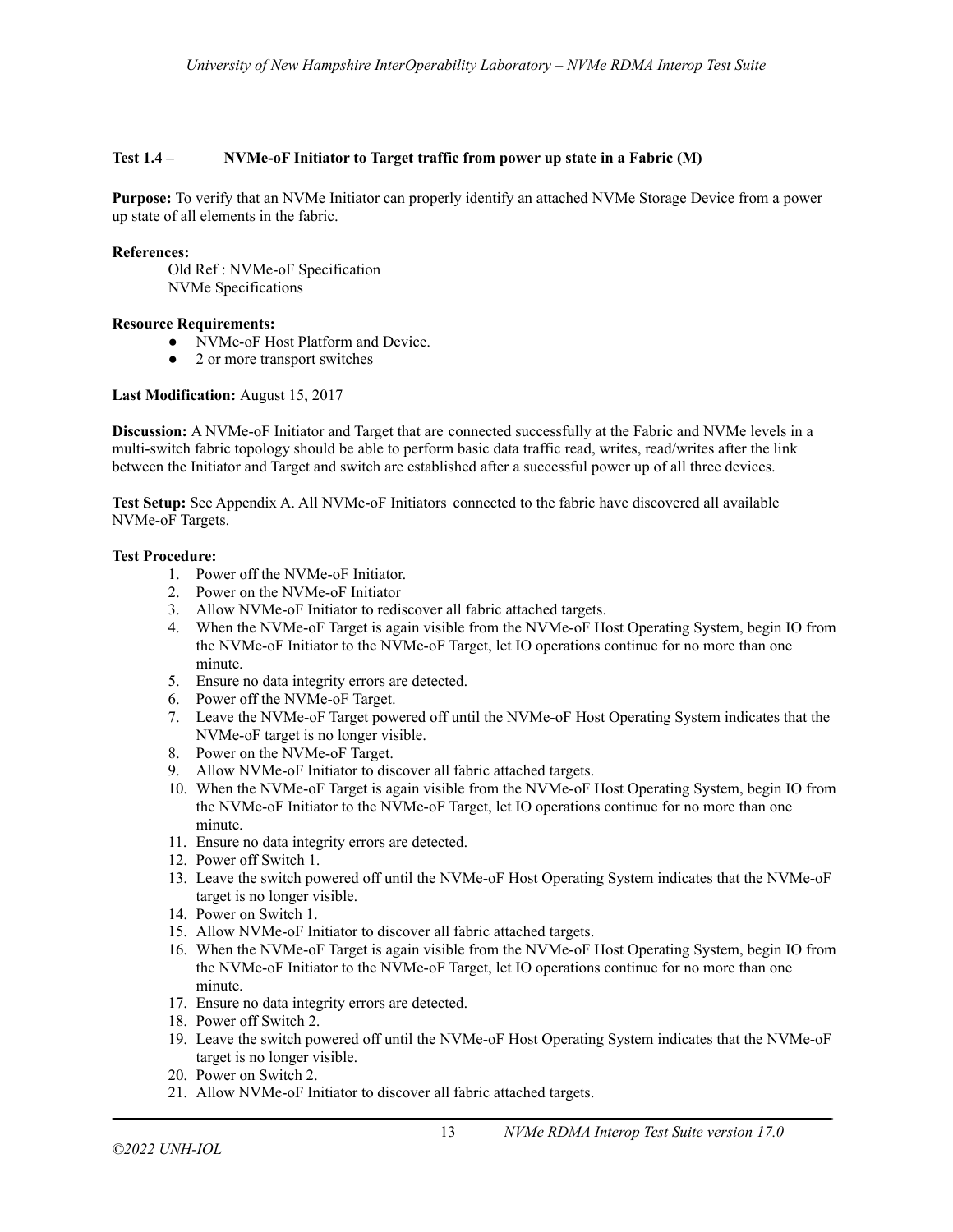- 22. When the NVMe-oF Target is again visible from the NVMe-oF Host Operating System, begin IO from the NVMe-oF Initiator to the NVMe-oF Target, let IO operations continue for no more than one minute.
- 23. Ensure no data integrity errors are detected.

## **Observable Results:**

- 1. Verify that in each power off instance, the NVMe-oF Target was not visible from the NVMe-oF Host Operating system after the power was removed.
- 2. Verify that in each power on instance, the NVMe-oF Target was visible from the NVMe-oF Host Operating system after power was restored.
- 3. Verify that no data integrity errors were reported during IO operations.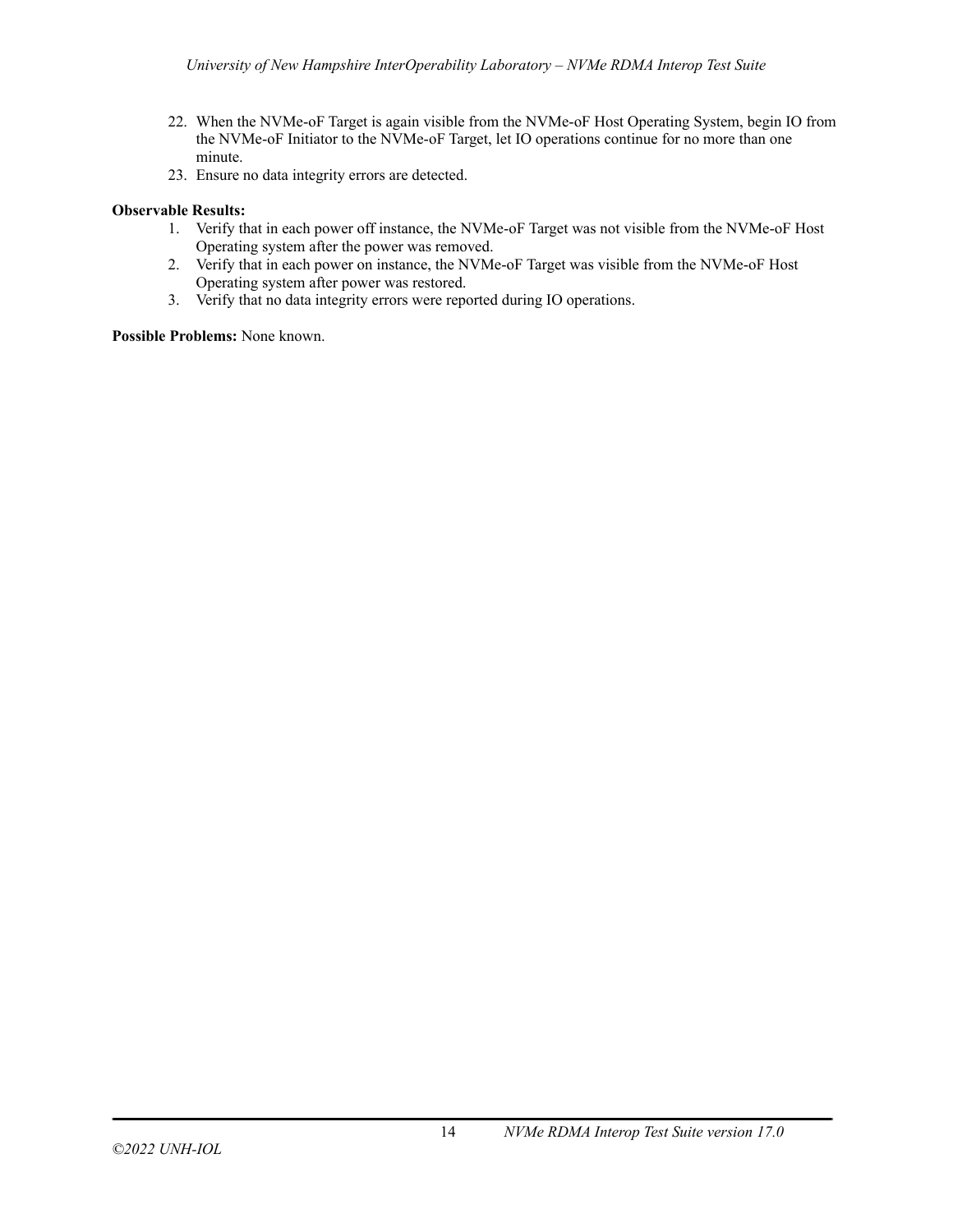## <span id="page-14-0"></span>**Test 1.5 – Keep Alive Timeout (FYI)**

**Purpose:** To verify that an NVMe-oF Initiator and Target combination properly uses the Keep Alive Timeout.

## **References:**

Old Ref : NVMe-oF Specification NVMe Specifications

## **Resource Requirements:**

- NVMe-oF Host Platform and Device.
- 2 or more transport switches
- Network monitoring tools

### **Last Modification:** November 20, 2018

**Discussion:** A NVMe-oF Initiator and Target that are connected successfully at the Fabric and NVMe levels in a multi-switch fabric topology may implement the Keep Alive Timeout feature.

**Test Setup:** See Appendix A. All NVMe-oF Initiators connected to the fabric have discovered all available NVMe-oF Targets. All systems are powered on and fully booted.

## **Test Procedure:**

- 1. Using available utilities, NVMe-oF Initiator should perform a Get Feature command to the Target Under Test for the Keep Alive Timeout (KATO) Feature (0x0F) and examine the response. If the KATO feature is set to 0, this test is not applicable. If a value is set, proceed to the next step.
- 2. Allow the host to perform Keep Alive commands to the Target Under Test across the fabric.

## **Observable Results:**

1. Verify that the Host transmitted a Keep Alive Timeout command according to the frequency prescribed in the KATO value provided by the Target Under Test. Verify that each Keep Alive Timeout completed successfully.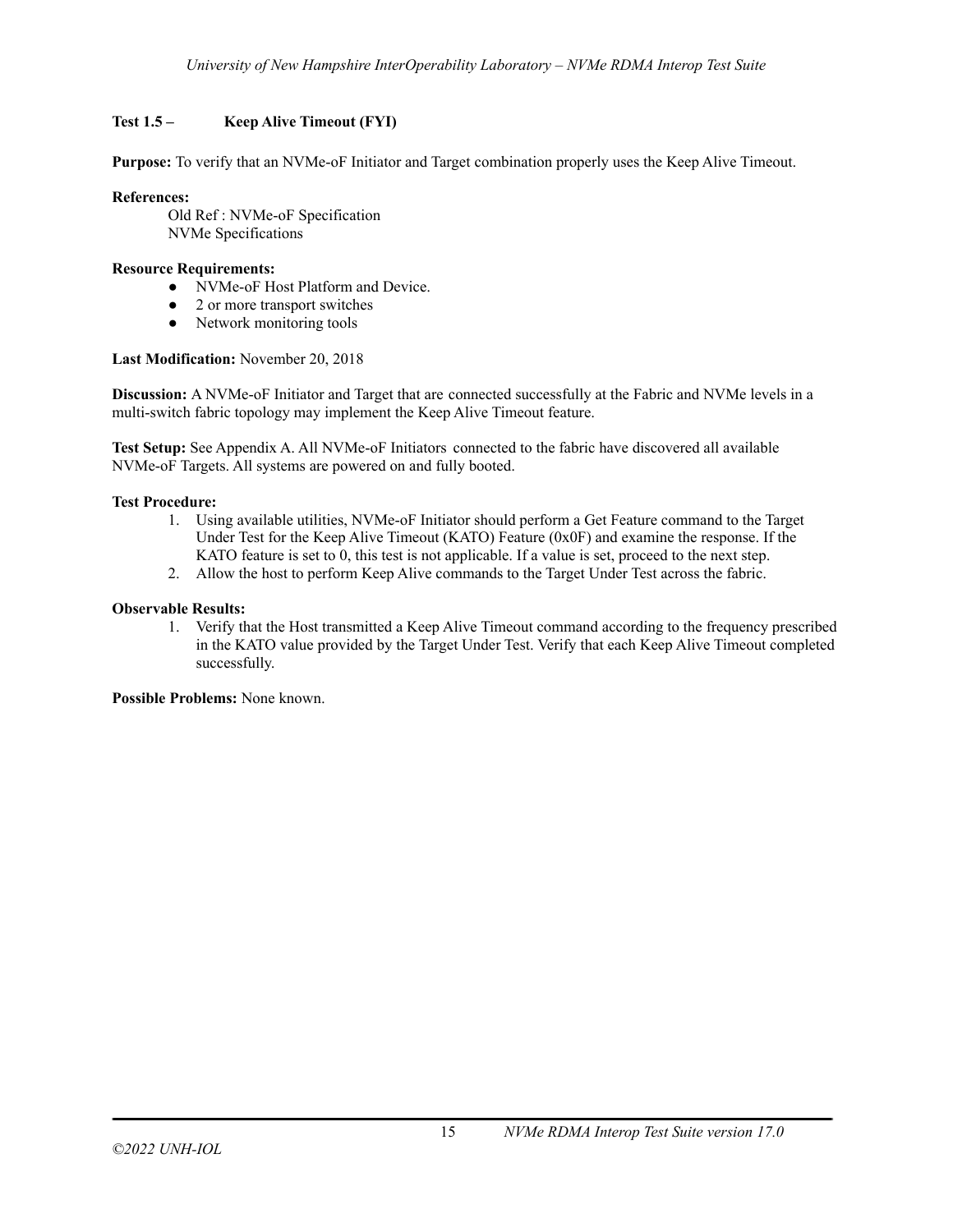## <span id="page-15-0"></span>**Appendix A – Test Topologies**

1. Multiple Switch Fabric

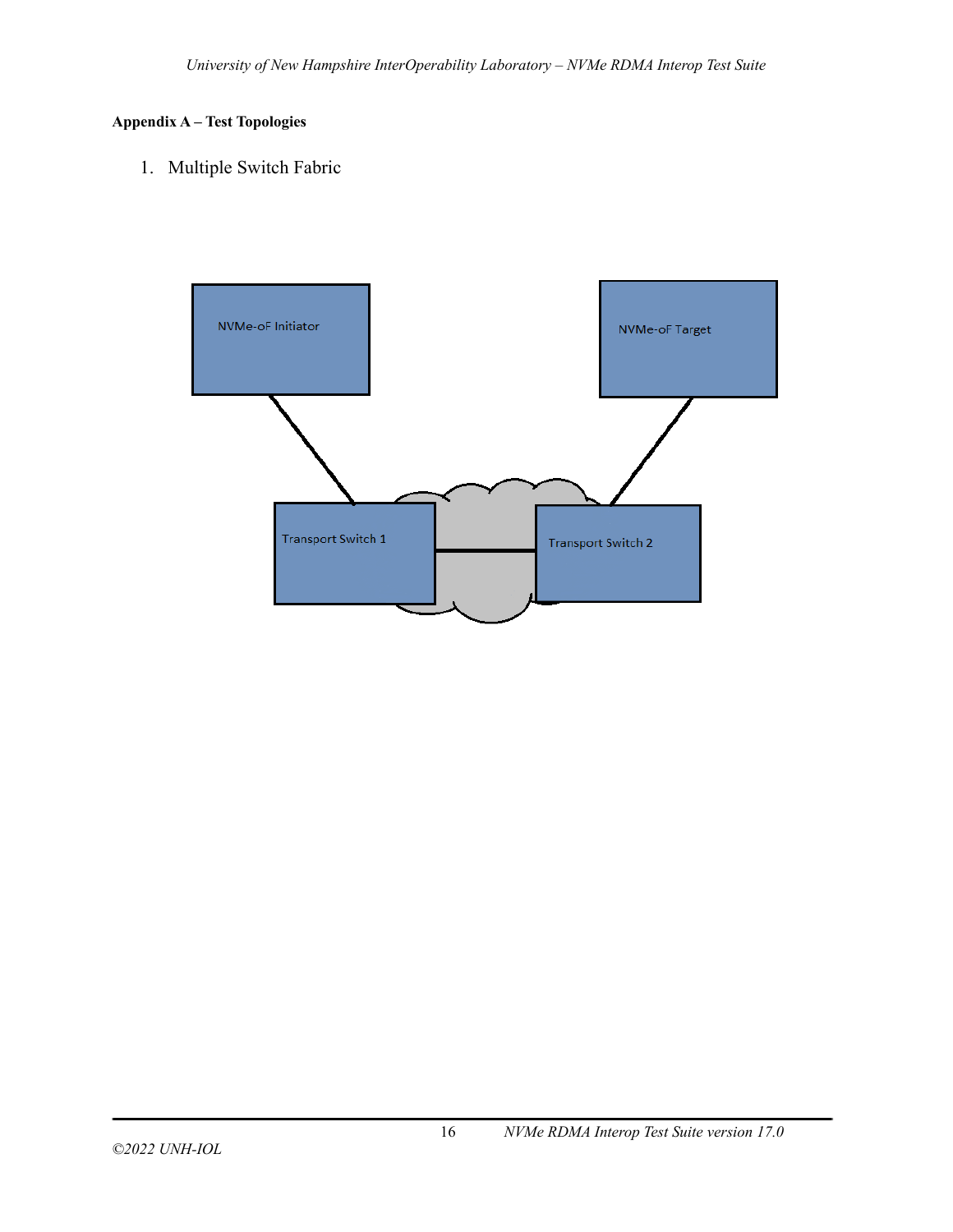## <span id="page-16-0"></span>**Appendix B – UNH-IOL Interop Test Bed**

**Purpose:** To provide guidance on products that may be potential interop partners.

**References:**

Old Ref : NVMe-oF Specification NVMe Specifications

## **Resource Requirements:**

NVMe-oF Host Platform and Device.

## **Last Modification:**

**Discussion:** NVMe Interoperability should be performed across a variety of host system hardware and operating systems. UNH-IOL maintains a test bed of potential interop partners for use during private in-lab testing and plugfest events. Currently products available in the interop test bed can be seen here:

- <https://www.iol.unh.edu/testing/storage/nvme/equipment>
- <https://www.iol.unh.edu/testing/switching/esp/equipment>
- <https://www.iol.unh.edu/testing/storage/fc/equipment>